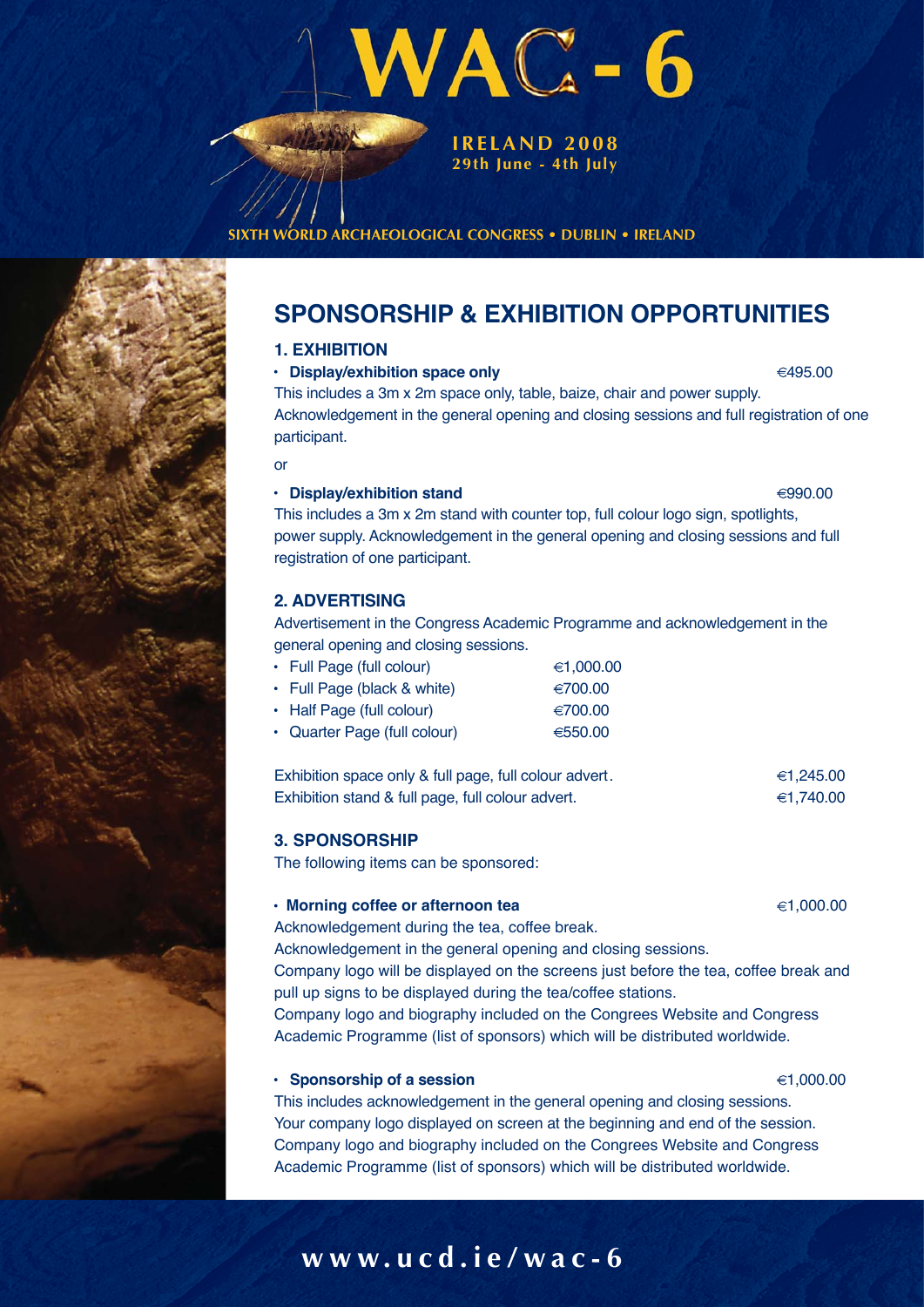

## **ARCHAEOLOGICAL CONGRESS • DUBLIN • IRELAND**

#### **• Leaflet insert in participant bag** 1,000.00 €1,000.00

Expected attendance 1,200 - 1,500 participants. Acknowledgement in the general opening and closing sessions. Company logo and biography included on the Congress Website and Congress Academic Programme (list of sponsors) which will be distributed worldwide.

#### **• Sponsorship of a participant** 1,000.00 and 1,000.00

Assist with covering the cost of travel and participation of archaeologists from the developing world.

Acknowledgement in the general opening and closing sessions.

If you wish to give a non-specific grant towards the cost of the Congress, we would of course be delighted to fully acknowledge your support in all publicity associated with the **Congress** 

### **All of the above rates are subject to vat @ 21%**

### **If you would like any further information please contact:**

WAC - 6 Elva Hickey, Conference Partners Ltd., 2nd Floor, Heritage House, Dundrum Office Park, Dundrum, Dublin 14, Ireland

Tel: + 353 1 296 9391 Fax: + 353 1 296 8678 E-mail: wac6@ucd.ie

# **www.ucd.ie/wac-6**